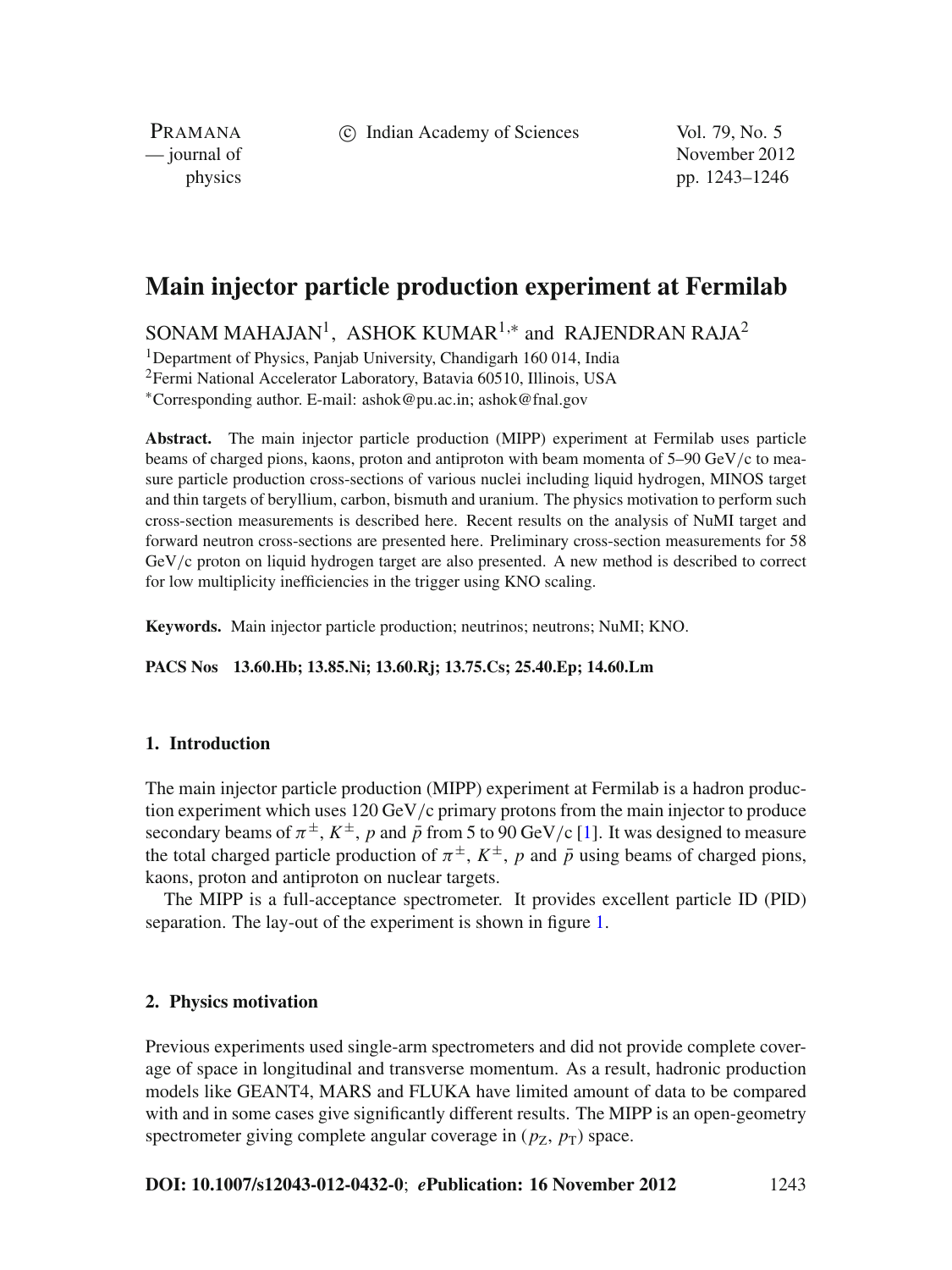<span id="page-1-0"></span>

**Figure 1.** Lay-out of the MIPP experiment.

Neutrino flux problems in MINOS, MiniBooNE, K2K, T2K, NOνA and MINERνA can be reduced to one problem: the current status of insufficient knowledge of strong interactions. Better understanding of hadronic production can minimize the systematic error in neutrino flux predictions.

## **3. Recent results**

*Forward neutron inclusi*v*e cross-sections.* The MIPP has measured cross-sections for forward neutron production from a variety of targets using 58, 84 and 120 GeV/c proton beam momenta [\[2](#page-3-1)]. The cross-sections show reasonable agreement with FLUKA and

<span id="page-1-1"></span>

**Figure 2.** (**a**) Measured cross-sections from MIPP experiment compared with predictions from Monte Carlo. (**b**) Neutron production cross-sections as a function of target atomic weight *A*.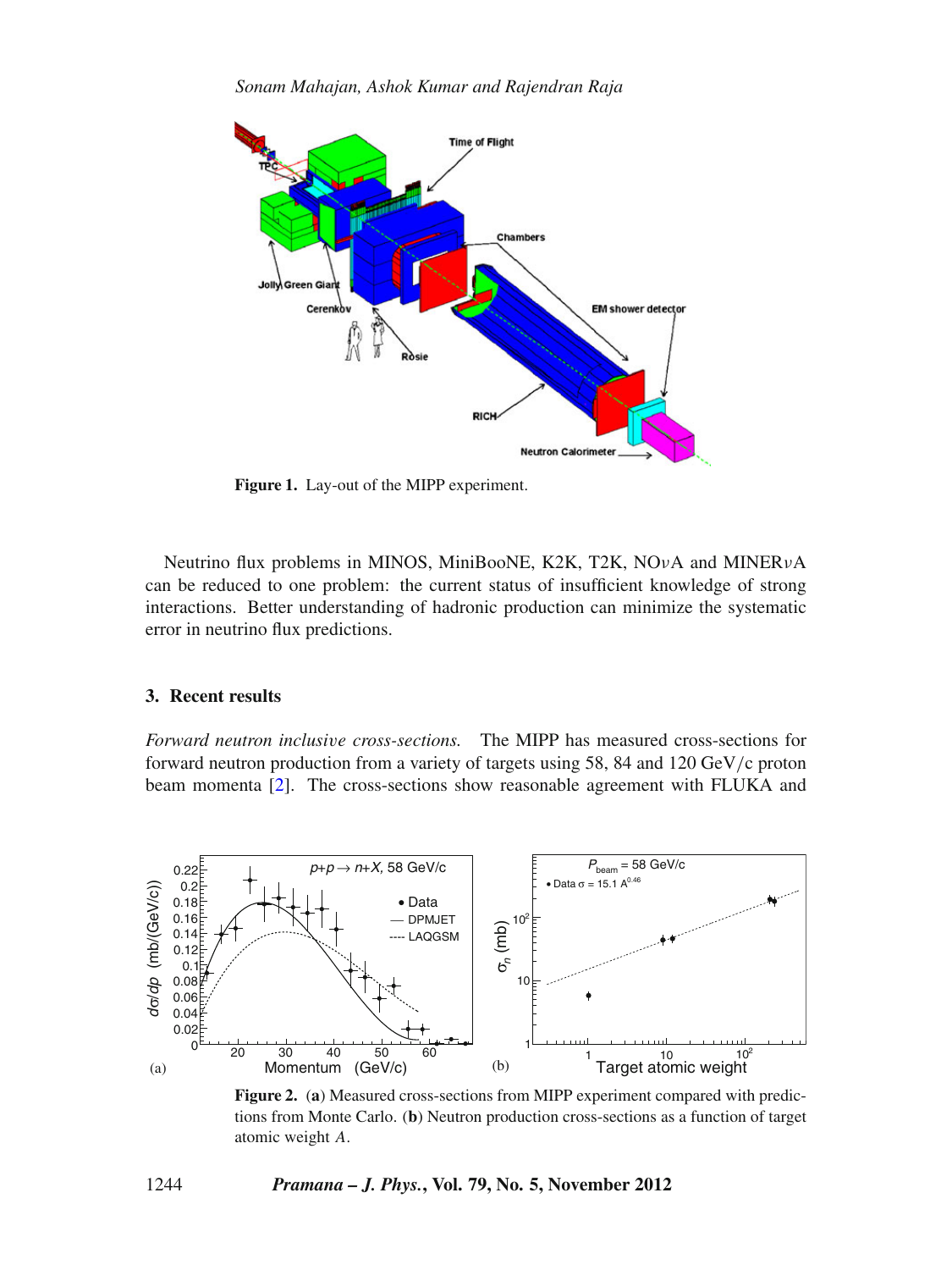*MIPP at Fermilab*

<span id="page-2-0"></span>

**Figure 3.** (**a**) Comparison of the GlobalPid spectra with the MCTRUTH in the Monte Carlo sample for both charges of pions. (**b**) Comparison of the positive and negative spectra (1) for electrons, (2) for pions, (3) for kaons and (4) for protons.

DPMJET Monte Carlos. Figure [2](#page-1-1) shows the comparison of measured cross-sections with predictions from the Monte Carlo (a) and the cross-sections as a function of target atomic weight *A* (b).

*Preliminary results from MINOS target data analysis.* The MIPP has obtained data on particle production using  $120 \text{ GeV/c}$  protons from the main injector impinging on the MINOS target. It has determined the rates for inclusive production of  $e^{\pm}$ ,  $\pi^{\pm}$ ,  $K^{\pm}$ , *p* and  $\bar{p}$  particles as a function of longitudinal and transverse momentum of the final-state particle [\[3\]](#page-3-2). This analysis uses the Bayes' theorem algorithms to identify the particle. Figure [3a](#page-2-0) shows the comparison of GlobalPid spectra with the MCTRUTH in the Monte Carlo sample and figure [3b](#page-2-0) shows the comparison of positive and negative spectra for the four particle types in the data. GlobalPid agrees well with the MCTRUTH.